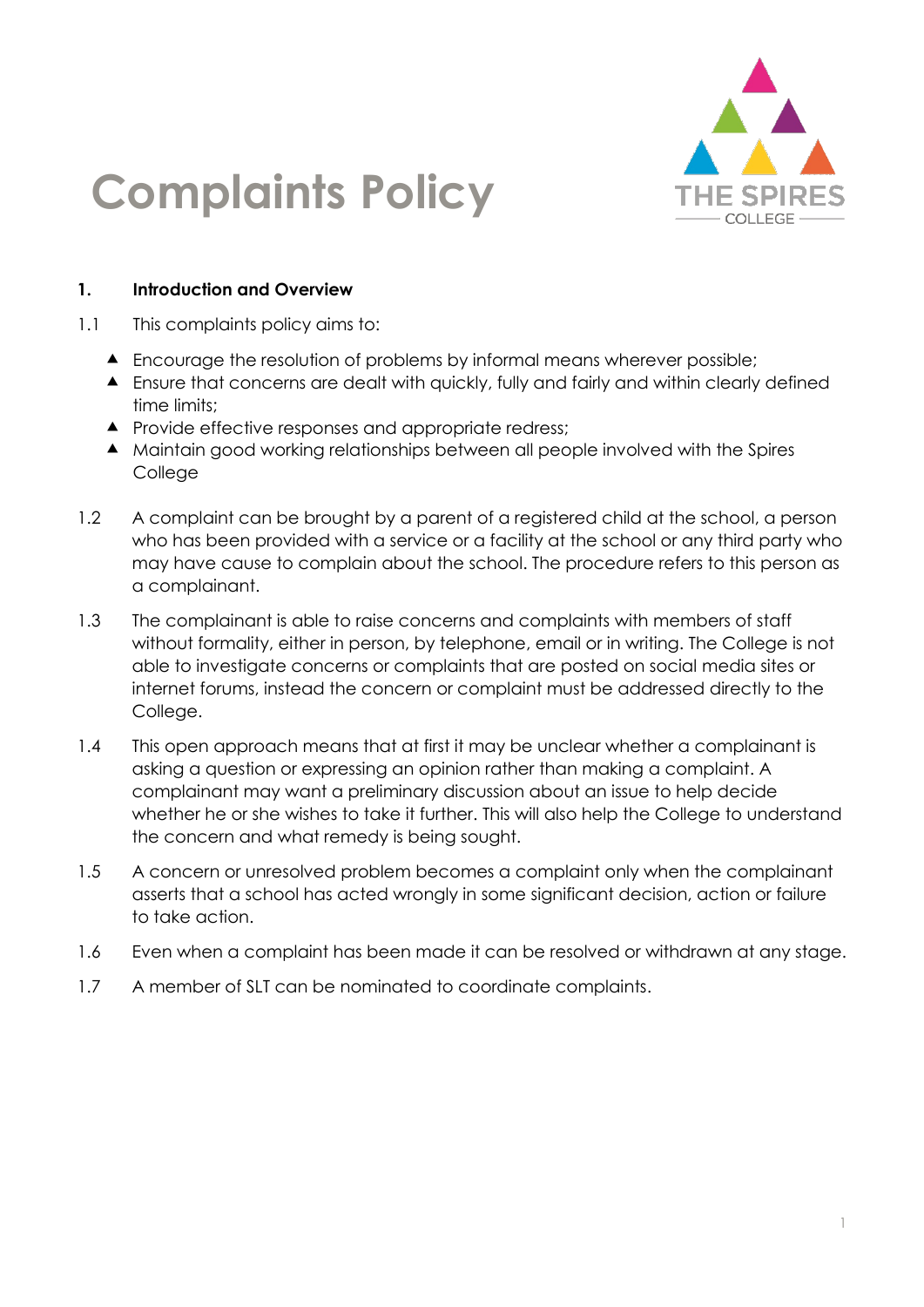#### **2. Special Circumstances**

2.1 Any complaint or other notice that suggests that a child has been at risk of significant harm through violence, emotional abuse, sexual interference or neglect may be referred without further notice to Children's Social Care and/or to the social services authority for the area in which the child lives. If a social services authority decides to investigate a situation this may postpone or supersede investigation by the head teacher or governing body.

## **3. Other Solutions to Complaints**

- 3.1 Where a matter can be resolved through a legal appeal it will not be considered as a formal complaint. The key areas are admissions decisions, certain decisions relating to statutory assessment of special educational needs and decisions to permanently exclude a child.
- 3.2 In addition, statutory school reorganisation proposals, child protection investigations, whistleblowing, staff grievance & disciplinary issues and complaints about the services provided by other parties who may use school premises or facilities fall outside the scope of this procedure. In the majority of cases, these issues are covered by separate policies.
- 3.4 The Spires College is a PFI school which means that a number of services within school are provided by third parties under contract to Torbay Council. If a concern or complaint is received about PFI contracted services, the College may decide to refer the complaint to be dealt with by the PFI contractor, or by Torbay Council. The complainant will be informed of this decision by the College.

## **4. Informal Stage: Dealing with concerns informally**

- 4.1 The complainant should be given an opportunity to discuss their concern with an appropriate member of staff. An appointment may need to be made.
- 4.2 The complainant should be able to bring a friend to any discussion.
- 4.3 The member of staff dealing with the concern should make sure that the complainant is clear what action (if any) or monitoring of the situation has been agreed.
- 4.4 This stage should be completed speedily and concluded in writing with appropriate detail.
- 4.5 The complainant should be informed that if s/he is not satisfied with the outcome or agreed action, s/he will need to consider whether to make a formal complaint in writing to the College Principal.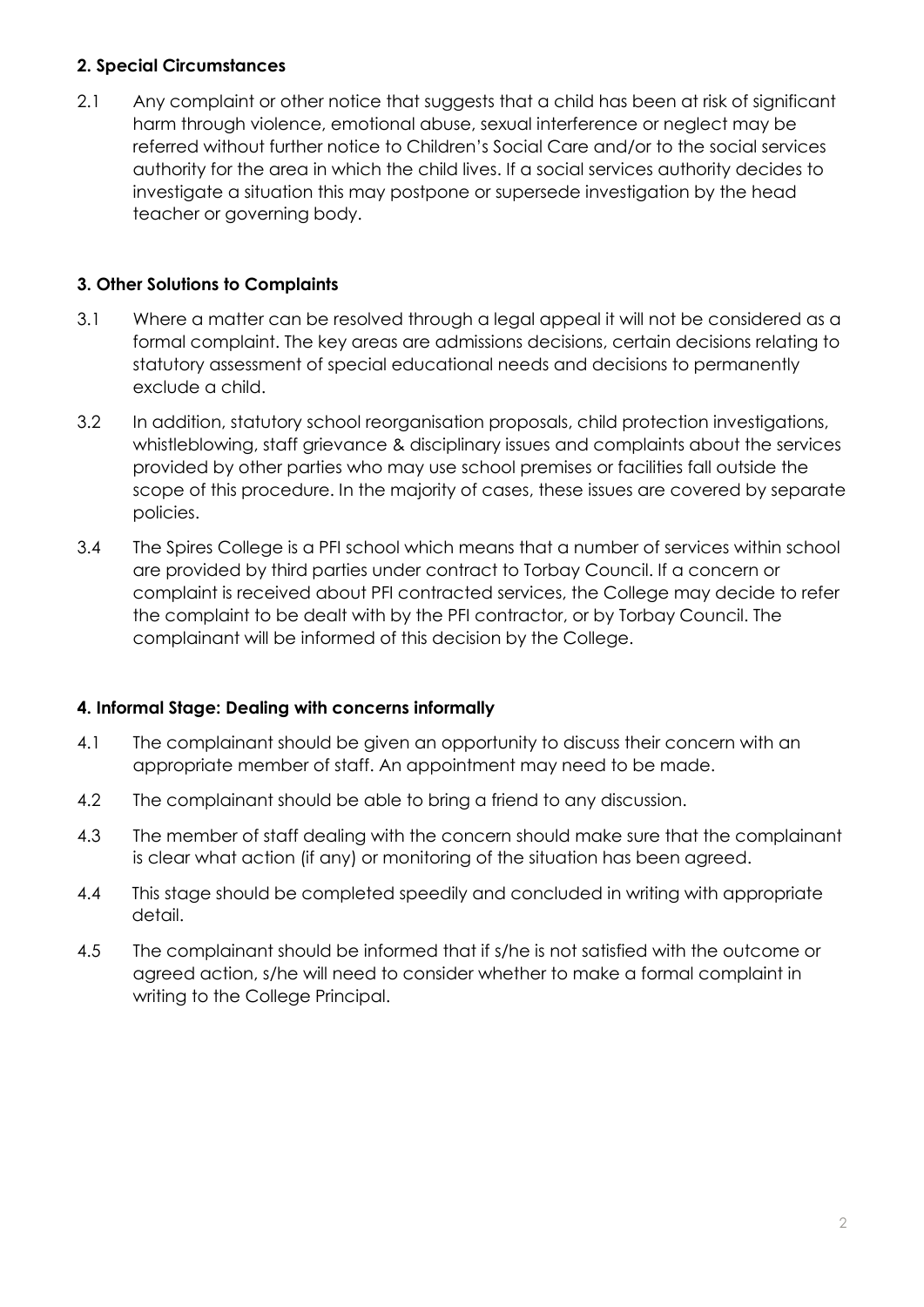#### **5. Formal Stage 1 – Referral to the Principal for investigation**

- 5.1 The College has decided to identify a Complaints Co-ordinator to assist the Principal to deal with Stage 1 Complaints. The Complaints Co-ordinator will act under the direction of the Principal and may take the place of the Principal in the steps described below, up to the point of the response to the complaint, which will always be determined by the Principal and the response to the complainant will always be from the Principal.
- 5.2 The Principal should acknowledge the complaint in writing. In some cases the Principal will have already been involved in looking at the matter; in others it will be her first involvement.
- 5.3 The Principal should consider providing an opportunity to meet with the complainant to supplement any information previously provided.
- 5.4 If the complaint is against a member of staff, the Principal should talk to the staff member against whom the complaint has been made.
- 5.6 If necessary, the Principal should interview witnesses and take statements from those involved.
- 5.7 The Principal should keep reasonable written records of meetings, telephone conversations and other documentation.
- 5.8 Once all the relevant facts have been established, the Principal should produce a written response to the complainant. The Principal may wish to meet the complainant to discuss/resolve the matter before confirming the outcome in writing.
- 5.9 The written response should include a full explanation of the decision and the reasons for it. Where appropriate, it should include what action the school will take to resolve the complaint.
- 5.10 Stage 1 should be completed in 15 school days. However, it is recognised that where the case is complex, it may prove difficult to meet this timetable. In such cases, the Principal should write to the complainant giving a revised target date.
- 5.11 The College will not pay financial compensation as a response to complaints, though may spend money on a relevant educational purpose (e.g. paying a fee for a repeat examination).
- 5.12 The formal stage 1 response should also advise the complainant that if s/he is not satisfied with the response and wishes to take the matter further, s/he should write to the Chair of the Governing Body within 15 school days of receiving the outcome letter. The outcome letter should set out the name of the Chair of the Governing Body and the address to which the complainant can send the letter.
- 5.13 Complaints against the Principal If the complaint is wholly or mainly about the Principal, the Governing Body should consider the complaint in accordance with Stage 2 of the procedure described below. However, before Stage 2 is instigated the Chair of the Governing Body will invite the Principal to respond to the complaint in writing within ten school days. The Chair will send a copy of the Principal's response to the complainant who will be asked to indicate within five school days of receipt of the response whether s/he is satisfied with the response. If the complainant is not satisfied with the response stage 2 should commence as described in paragraph 2.1 below.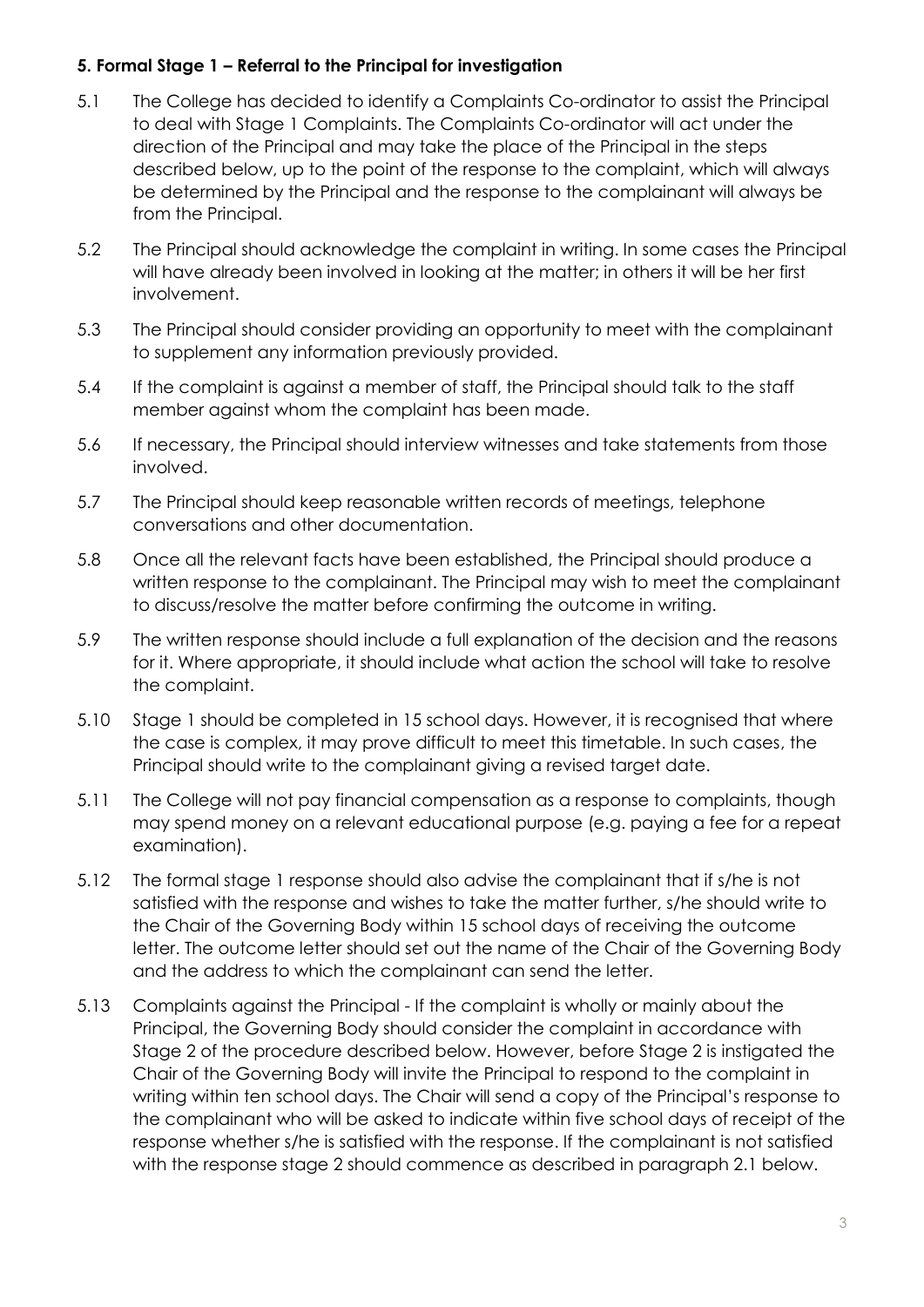#### **6. Formal Stage 2 – Consideration by the Governing Body**

- 6.1 If the complainant decides to take the matter further, the Chair of the Governing Body should write to the complainant to acknowledge the complaint within five school days of receipt of the complaint. A copy of the acknowledgement and the complaints form should be sent to the Principal and the Clerk to the Governing Body.
- 6.2 Investigating the complaint If the complaint has been investigated at Stage 1, the result of the investigation must be made available to the Clerk/Chair by the Principal. However, where the complaint is against the Principal and the complaint is referred to Stage 2, the Chair of the Governing Body must decide how the complaint should be investigated. Where the facts of the complaint are clearly established, the Chair of the Governing Body may not need to order a fresh investigation. The matter may instead be escalated directly to the Appeal Panel.
- 6.3 The Spires College have established an Appeals Panel to deal with matters including Stage 2 Complaints. The Panel will consist three governors with no prior, direct involvement with the complaint. Where all (or a majority of governors) are aware of the substance of a complaint before the final stage has been completed, the Governing Body may choose to arrange for the panel hearing the complaint to be made up entirely (or include a number) of independent panel members. In this case, independent panel members may be drawn from another school's Governing Body or nominations from the Local Authority.
- 6.4 The Principal does not serve on the Appeals Panel. If the Chair of the governing body has had any prior involvement in the complaint then the Chair will not sit on the Appeals Panel.
- 6.5 The Appeals Panel should consider the complaint on the basis of the written evidence and set up a hearing to hear both parties. The Appeals Panel should reconsider the issues raised in the original complaint and not confine themselves to consideration of procedural issues.
- 6.6 The Chair of the Appeals Panel should take a decision at the beginning of Stage 2 on whether to seek the services of a Clerk to:
	- ▲ Deal with the administration of the procedure;
	- **A** Provide independent advice on procedure and evidence:
	- **A** Ensure that the relevant facts are established;
	- **A** Minute the meeting; and
	- **A** Draft the decision letter.
- 6.7 The Clerk/Chair of the Appeals Panel should write to the complainant to explain how the review will be conducted. The letter should be copied to the Principal.
- 6.8 The Clerk/Chair of the Appeals Panel should confirm the date of the meeting with the other governor(s).
- 6.9 The complainant and Principal should be invited to attend the meeting. The date and time of the meeting should be convenient to the complainant and Principal, within reason. The notification should inform the complainant of his/her right to be accompanied to the meeting by a friend/representative. However, the meeting is not a tribunal of law and the complainant is not normally permitted to be represented by a legal professional e.g. a solicitor. It should also explain how the meeting will be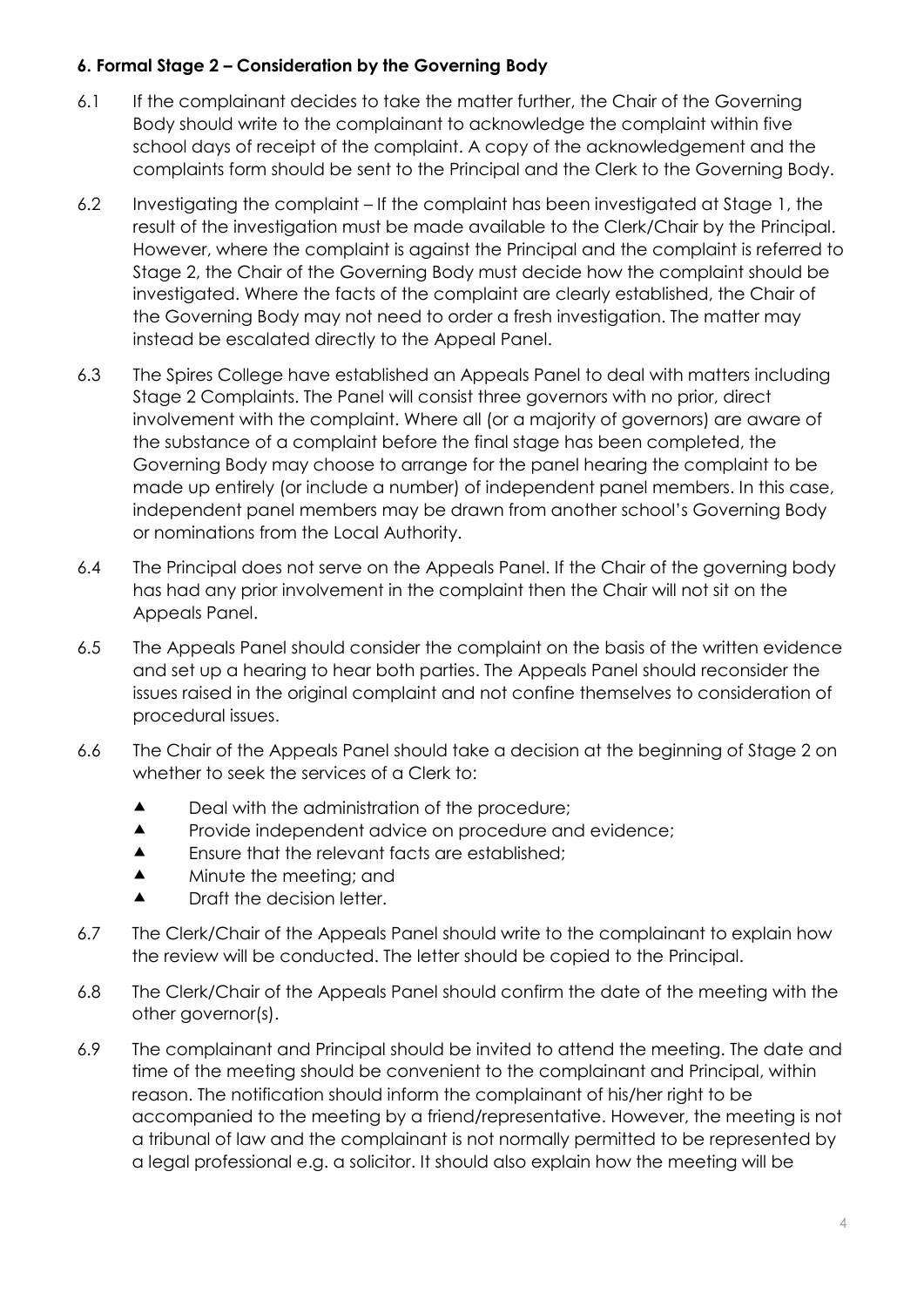conducted and of the complainant's right to submit further written evidence to the committee.

- 6.10 The Principal should also be invited to prepare a written report for the Appeals Panel in response to the complaint.
- 6.11 All relevant correspondence regarding the complaint should be circulated to the Appeals Panel; the complainant and the Principal in advance of the meeting.
- 6.12 If the Principal and/or the complainant wish to call witnesses, the agreement of the Chair of the Appeals Panel should be obtained in advance of the meeting.
- 6.13 It is the responsibility of the Chair of the Appeals Panel to ensure that the meeting is properly conducted. However, the proceedings should be as informal as possible.
- 6.14 The aim of the meeting should be to resolve the complaint and achieve reconciliation between the school and the complainant. However, at the end of the meeting the Appeals Panel will need to issue a finding in writing either upholding or not upholding the complaint or upholding some parts and not others.
- 6.15 If either party wishes to introduce previously undisclosed evidence or witnesses, it is in the interest of natural justice to adjourn the meeting so that the other side has time to respond to the new evidence. Late evidence of witnesses should not be accepted unless there is a good reason for the lateness.
- 6.16 The meeting should allow for:
	- ▲ The complainant to explain his or her complaint and the Principal to explain the reasons for his or her decision;
	- ▲ The Principal to question the complainant about the complaint and the complainant to question the Principal;
	- ▲ The Appeals Panel to have an opportunity to question both the complainant and the Principal;
	- Any party to have the right to bring witnesses (subject to the approval of the Chair of Appeals Panel) and all parties having the right to question all the witnesses; and
	- A final statement by the Principal and complainant.
- 6.17 The Chair of the Appeals Panel should explain to the complainant and the Principal that the Appeals Panel will consider its decision, and a written response will be sent to both parties as soon as possible. The complainant, Principal and any witnesses will then leave.
- 6.18 The Appeals Panel will consider the complaint and all the evidence presented and reach an unanimous, or at least a majority, decision on the complaint. Where appropriate the Appeals Panel can decide on the action to be taken to resolve the complaint and/or suggest recommended changes to the school's system or procedures to ensure that problems of a similar nature do not happen again.
- 6.19 The Appeals Panel will not pay financial compensation as a response to a complaint, though may spend money on an appropriate educational purpose.
- 6.20 The Clerk/Chair of Appeals Panel will send a written statement outlining the decision with reasons to both the complainant and the Principal.
- 6.21 Stage 2 should be completed in 15 school days. However, it is recognised that this timetable may prove challenging where complaints are complex. In such cases, the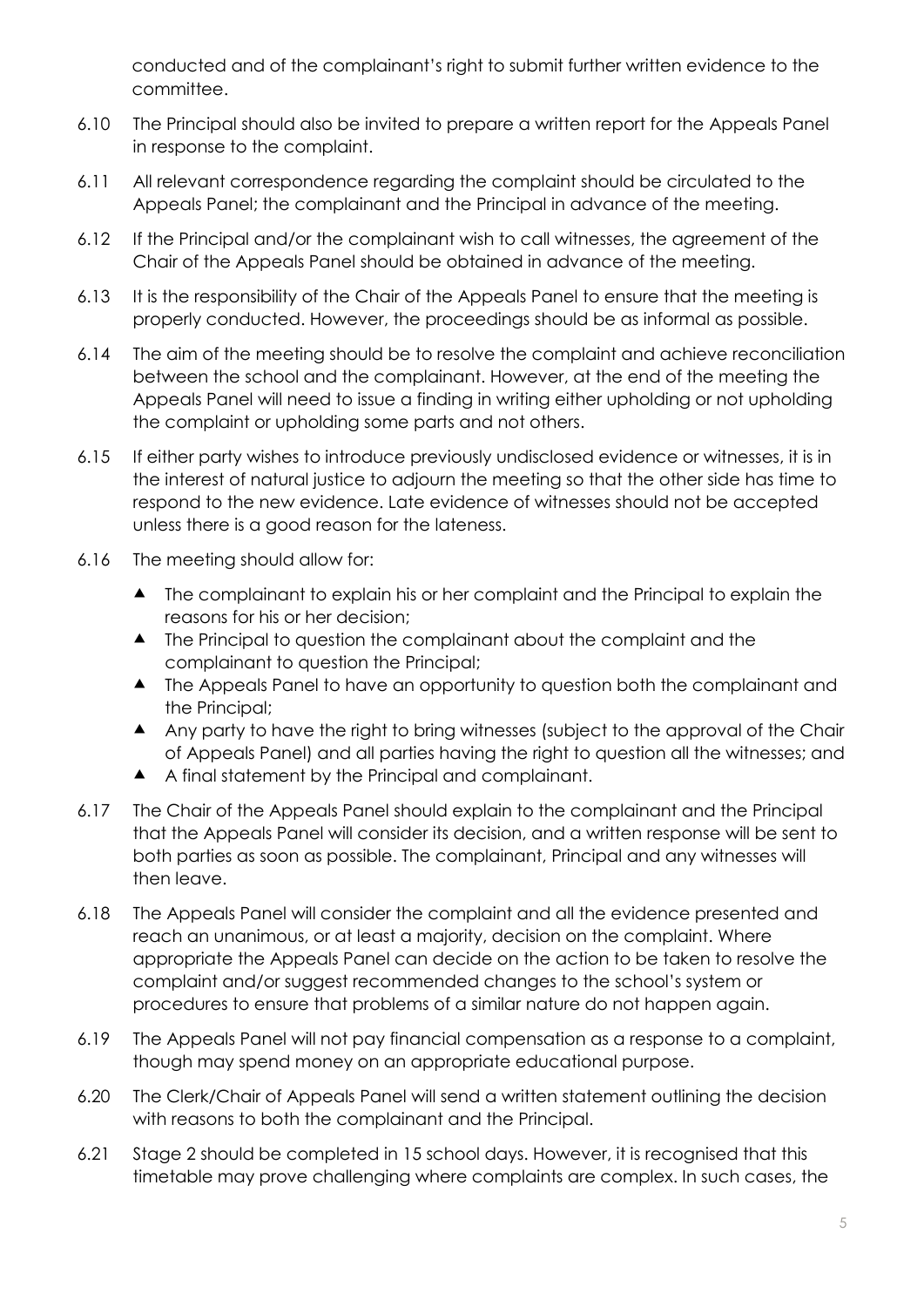Appeals Panel chair should write to the complainant and Principal giving a revised target date.

6.22 When Formal Stage 2 is completed, this marks the end of the College's complaints procedure.

## **7. Role of the Secretary of State, Department for Education**

- 7.1 If the complainant is unhappy with the way in which a school has dealt with the complaint, they may be able to approach the Secretary of State, Department for Education (DfE) to intervene. The Secretary of State has a duty to consider all complaints raised but will only intervene where the governing body has acted unlawfully or unreasonably and where it is expedient or practical to do so.
- 7.2 The School Complaint's Unit (SCU) considers complaints relating to Local Authority maintained schools on behalf of the Secretary of State. More information regarding what and how they will consider complaints is set out in the DfE's Best Practice Advice for School Complaints Procedures - a copy of the 2016 toolkit can be downloaded from the Gov.UK website (go to https://www.gov.uk/government/publications/schoolcomplaints-procedures)
- 7.3 More information can be obtained from the SCU by calling the national Helpline on 0370-000-2288 or going online at www.education.gov.uk/help/contactus or by writing to:

Department for Education School Complaints Unit 2nd floor, Piccadilly Gate Store Street Manchester M1 2WD

The Gov.UK website also has information on how to complain about a school - go to

## [http://www.education.gov.uk/schools/leadership/schoolperformance/b00212240/ma](http://www.education.gov.uk/schools/leadership/schoolperformance/b00212240/making-complaint-school) [king-complaint-school](http://www.education.gov.uk/schools/leadership/schoolperformance/b00212240/making-complaint-school)

## **8. Vexatious, Serial & Persistent or Unreasonable Complaints**

The Spires College is committed to dealing with all complaints fairly and impartially, and to providing a high quality service to those who complain. The College will not normally limit the contact complainants have with the school. However, the College does not expect our staff to tolerate unacceptable behaviour and will take action to protect staff from that behaviour, including that which is abusive, offensive or threatening.

The Spires College defines unreasonable complainants as 'those who, because of the frequency or nature of their contacts with the school, hinder our consideration of their or other people's complaints'. A complaint may be regarded as unreasonable when the person making the complaint:-

- refuses to articulate their complaint or specify the grounds of a complaint or the outcomes sought by raising the complaint, despite offers of assistance;
- refuses to co-operate with the complaints investigation process while still wishing their complaint to be resolved;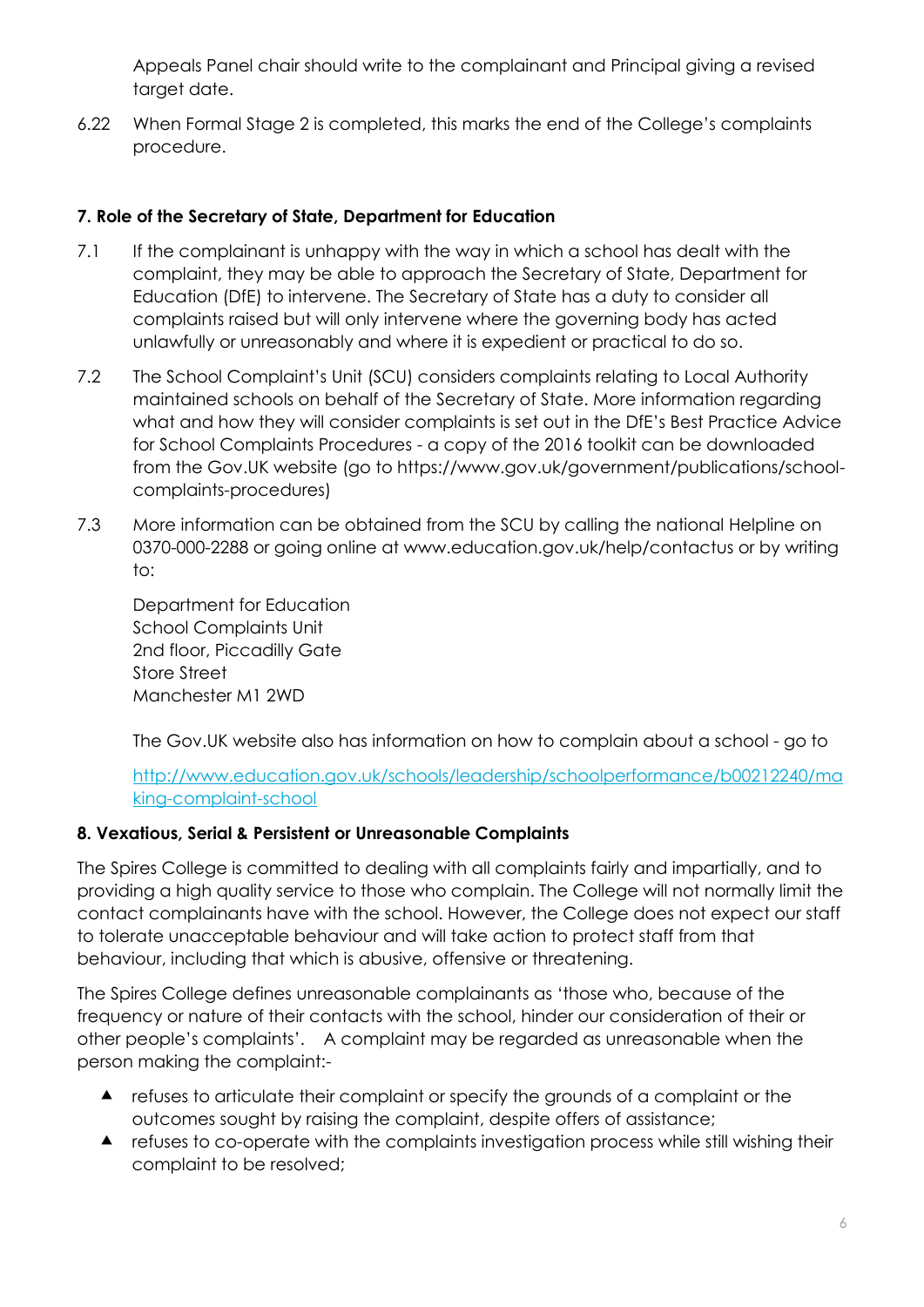- refuses to accept that certain issues are not within the scope of a complaints procedure;
- insists on the complaint being dealt with in ways which are incompatible with the adopted complaints procedure or with good practice;
- introduces trivial or irrelevant information which the complainant expects to be taken into account and commented on, or raises large numbers of detailed but unimportant questions, and insists they are fully answered, often immediately and to their own timescales;
- makes unjustified complaints about staff who are trying to deal with the issues, and seeks to have them replaced;
- A changes the basis of the complaint as the investigation proceeds;
- repeatedly makes the same complaint (despite previous investigations or responses concluding that the complaint is groundless or has been addressed);
- refuses to accept the findings of the investigation into that complaint where the school's complaint procedure has been fully and properly implemented and completed including referral to the Department for Education;
- ▲ seeks an unrealistic outcome;
- makes excessive demands on school time by frequent, lengthy, complicated and stressful contact with staff regarding the complaint in person, in writing, by email and by telephone while the complaint is being dealt with.

A complaint may also be considered unreasonable if the person making the complaint does so either face-to-face, by telephone or in writing or electronically:-

- $\blacktriangle$  maliciously;
- **A** aggressively;
- **A** using threats, intimidation or violence;
- ▲ using abusive, offensive or discriminatory language;
- $\blacktriangle$  knowing it to be false;
- ▲ using falsified information;
- publishing unacceptable information in a variety of media such as in social media websites and newspapers.

Complainants should limit the numbers of communications with a school while a complaint is being progressed. It is not helpful if repeated correspondence is sent (either by letter, phone, email or text) as it could delay the outcome being reached. The Principal or Chair of Governors will make reasonable efforts to discuss any concerns with the complainant informally before applying an 'unreasonable' marking. If the behaviour continues the Principal will write to the complainant explaining that their behaviour is unreasonable and asking them to change it. For complainants who excessively contact The Spires College causing a significant level of disruption, the College may decide to specify methods of communication and limit the number of contacts in a communication plan. This will usually be reviewed after 6 months. In response to any serious incident of aggression or violence, the concerns and actions taken will be put in writing immediately and the police informed. This may include banning an individual from The Spires College.